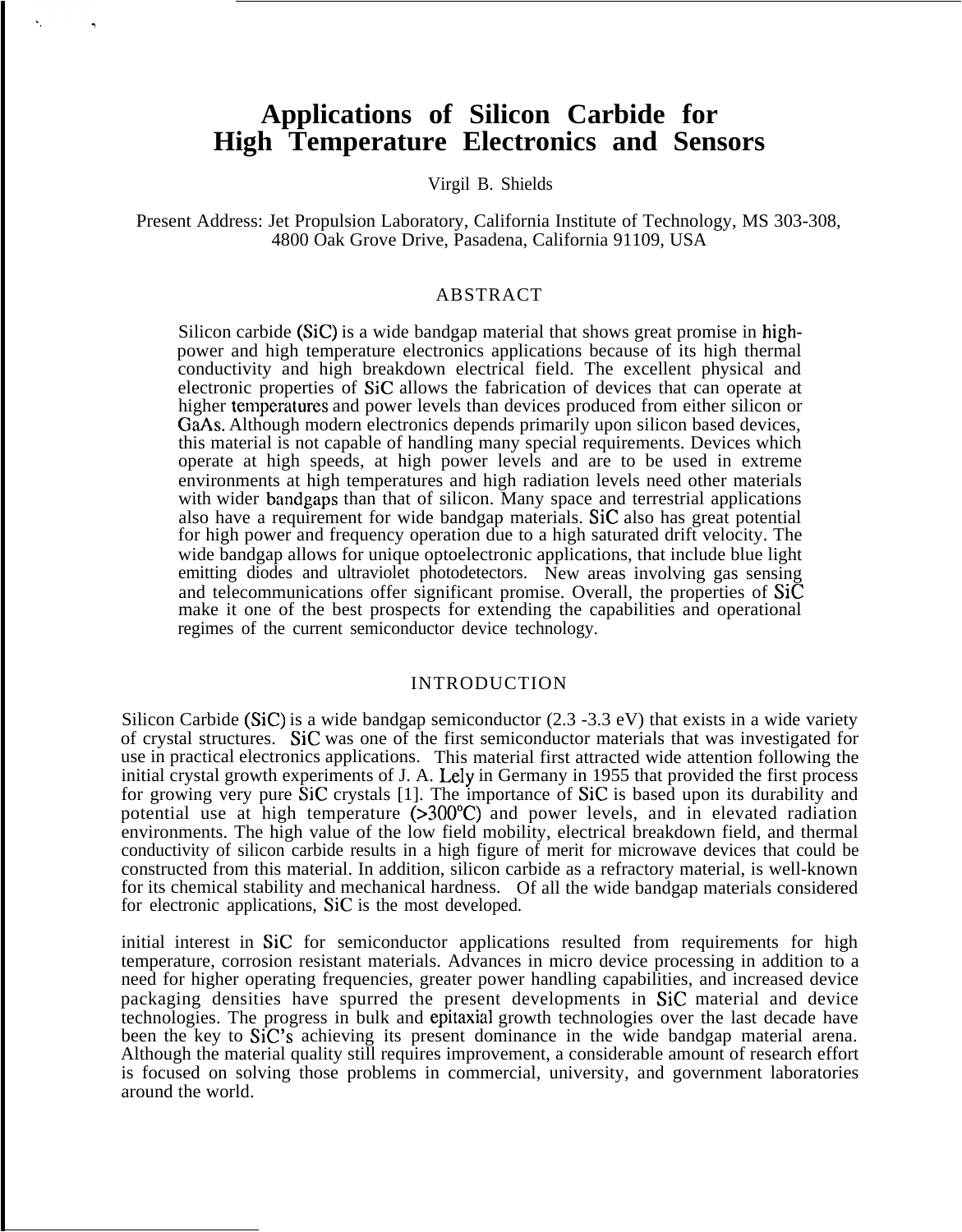## SIC PROPERTIES AND CHARACTERISTICS

Table 1 compares the characteristics of SiC to other importance semiconductor materials. The wide bandgap material with the most desirable characteristics is diamond. However, a growth process capable of producing monocrystalline diamond in quantities suitable for semiconductor substrates is not available [2]. It is important to note that the electrical properties stated for SiC extend into the temperature regime much in excess of 300'C which is the approximate upper limit of the operational regime for silicon based devices.

Wide bandgap materials are less subseptible to thermal problems and usually have high breakdown electric fields which allows for increased isolation between devices and higher packing densities. Higher thermal conductivities are also of benefit in enhancing the duty cycle and maximum device packing density. Maximum operating frequencies depend on the saturated drift velocity which is clearly a bonus for SiC. In addition, the lower dielectric constant for SiC increases its value for high frequency device operations.

| <b>PROPERTY</b>                                         | Si   | GaAs           | GaN                  | $\beta$ -SiC<br>$(\alpha$ -SiC) | Diamond          |
|---------------------------------------------------------|------|----------------|----------------------|---------------------------------|------------------|
| Bandgap $(cV)$<br>at $300 K$                            | 1.1  | 1.4            | 3.5                  | 2.3<br>(>2.9)                   | $\overline{5.5}$ |
| Maximum operating<br>temperature $(^0C)$                | 300  | 460            | 500                  | 873<br>(1240)                   | 1100(?)          |
| Melting point $(^0C)$                                   | 1420 | 1238           | 1700<br>$(600 -$     | <b>Sublimes</b><br>>1800        | Phase change     |
| Physical stability                                      | Good | Fair           | dissociates)<br>Good | Excellent                       | Very good        |
| Electron mobility<br>$\text{(cm}^2/\text{V-s)}$         | 1400 | 8500           | >440                 | 1000<br>(600)                   | 220Q             |
| Hole mobility<br>$\text{(cm}^2/\text{V-s)}$             | 600  | 400            | not available        | 40                              | 1600             |
| Breakdown field, E <sub>h</sub>                         | 0.3  | 0.4            |                      | 4                               | 10               |
| $(10^6$ V/cm)<br>Thermal conductivity, $\sigma_T$       | 1.5  | 0.5            | 1.3                  | 5                               | 20               |
| $(W/cm-C)$<br>Saturated electron drift velocity,        |      | $\overline{2}$ |                      | 2.5                             | 2.7              |
| $v_{sat}$ (107 cm/s)<br>Dielectric constant, $\epsilon$ | 11.8 | 12.8           | 12,1                 | 9.7                             | 5.5              |
|                                                         |      |                |                      |                                 |                  |

**Table 1.** Comparison of Semiconductor Characteristics

.

.

The crystal structure of SiC has a one dimensional polymorphism referred to as polytypism [3]. The result is a unique aspect of this material whereby it can exist in a possibly infinite number of crystallographic structures called polytypes. Nearly 200 polytypes have been identified at present. These structures fall into two categories referred to as alpha  $(\alpha)$  and beta  $(\beta)$ . The  $\alpha$  category contains primarily hexagonal, rhombohedral and trigonal structures while the  $\beta$  category contains one cubic or zincblende structure (e.g., see Table 2). The cubic or zincblende structure, referred to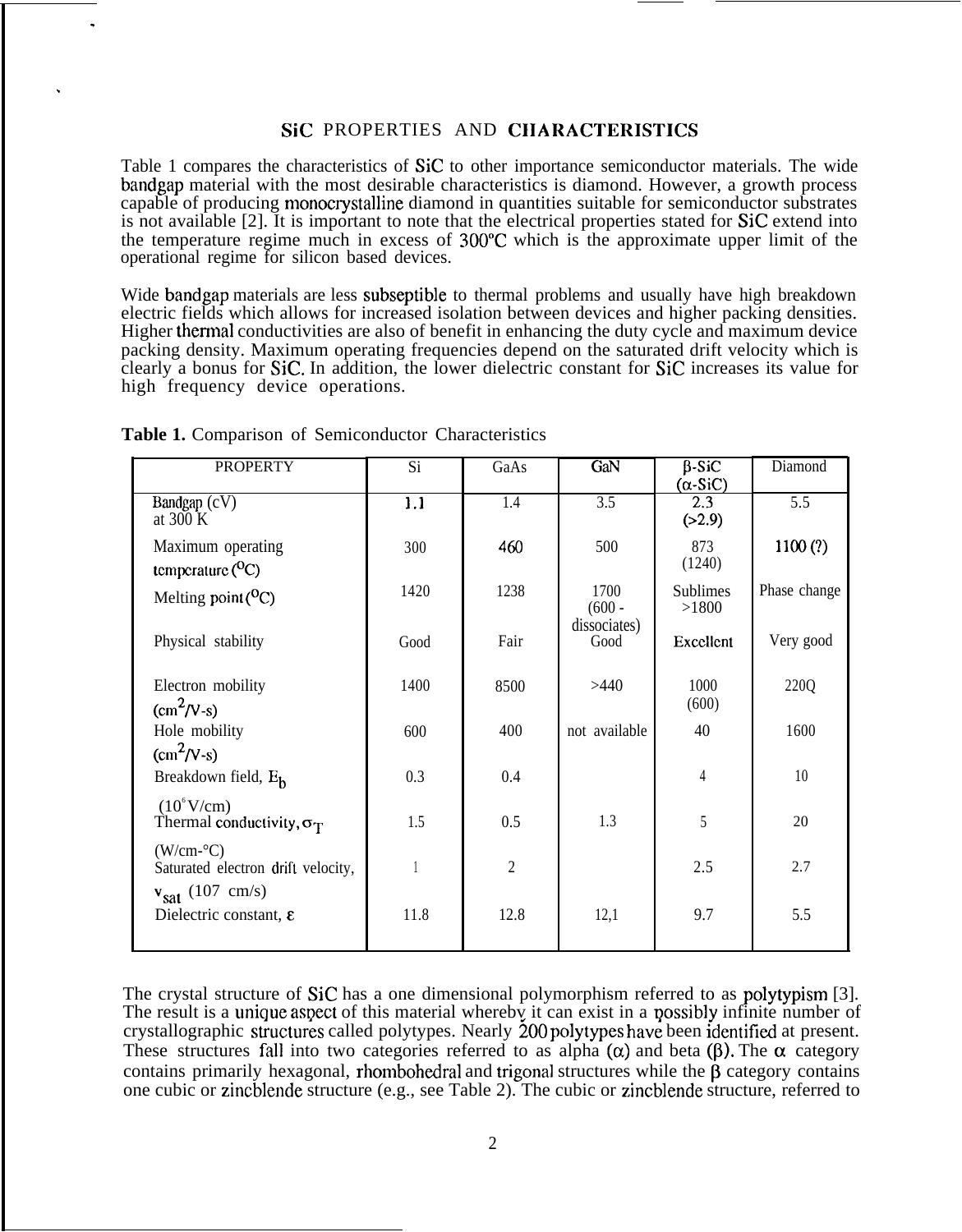as  $\beta$ -SiC. (3C-SiC), is expected to have the highest electron mobility (1000 cm<sup>2</sup>/V-s) [2]. The beta form is also a potential substrate for important cubic structured materials such as  $\alpha$ -GaN and diamond. The beta polytype, although having the most favorable electrical characteristics, is difficult to grow in a monocrystalline form due to its apparent metastability resulting in a solid state transformation into an alpha structure. Due to the difficulty in the growth of  $\beta$ -SiC., most commercial efforts for producing bulk monocrystalline growth have concentrated on the more easily prepared  $\alpha$  polytype, referred to as 6H-SiC. In the area of epitaxial growth of thin films, though, both 3C and 6H-SiC are of considerable commercial interest with both n- and p-type conductivity possible with the addition of the appropriate impurities.

Fig. 1 shows a depiction of the silicon-carbon tetrahedral comprising the beta and alpha silicon carbide structures, The primary difference between the crystal structures arises from a slightly different orientation in the upper and lower overlapping tetrahedrons. In the case of the cubic or zincblende structure the upper and lower atoms are in a staggered position. The corresponding atomic arrangement forming the purely hexagonal alpha structure is an eclipsed one. Each of these structures can also be viewed as composed of two double layers of silicon and carbon atoms wherein the top layer in each structure forms the bottom layer in the structure above it. If the purely cubic or beta (3C) form is viewed along the  $\langle 111 \rangle$  direction and the purely hexagonal form (2H) is viewed along the <0001> direction, all the different SiC polytypes are observed to exist as different layered combinations of staggered and eclipsed tetrahedral structures. The 6H-SiC polytype, for example, consists of a six layer repeat pattern of silicon and carbon atoms. These layers can also be viewed as consisting of one eclipsed tetrahedral structure in the middle of four staggered ones (i.e. symmetrically spaced; see fig. 2). The hexagonal alpha forms are composed

| THIBAULT NOTATION                                                                    |            |            | <b>RAMSDELL NOTATION</b> |  |  |
|--------------------------------------------------------------------------------------|------------|------------|--------------------------|--|--|
| $\alpha$ - SiC                                                                       |            |            | 6H<br>4H<br>2H           |  |  |
| $\beta$ - SiC                                                                        |            |            | 3C                       |  |  |
| Other reported structures (all $\alpha$ - SiC) -                                     |            |            |                          |  |  |
| 8H<br>16H<br>I OH<br>18H                                                             | 21R<br>24H | 33R<br>39R | 51R                      |  |  |
| 15R                                                                                  | 19H        | 27R        | 48H                      |  |  |
| Plus many others                                                                     |            |            |                          |  |  |
| (Note: H, C, R refers 10 hexagonal, cubic, and rhombohedral structures respectively) |            |            |                          |  |  |

**Table 2.** Silicon Carbide Polytypes.

of single eclipsed tetrahedral structures evenly spaced between staggered ones. The rhombohedral structures, in contrast, have single eclipsed tetrahedral structures that are non symmetrically spaced between stacks of staggered tetrahedral structures. The low stacking fault energy arising from the transformation from the staggered to the eclipsed arrangement is believed to result in the observed beta to alpha transformation at elevated temperatures (> 1900"C) [4,5].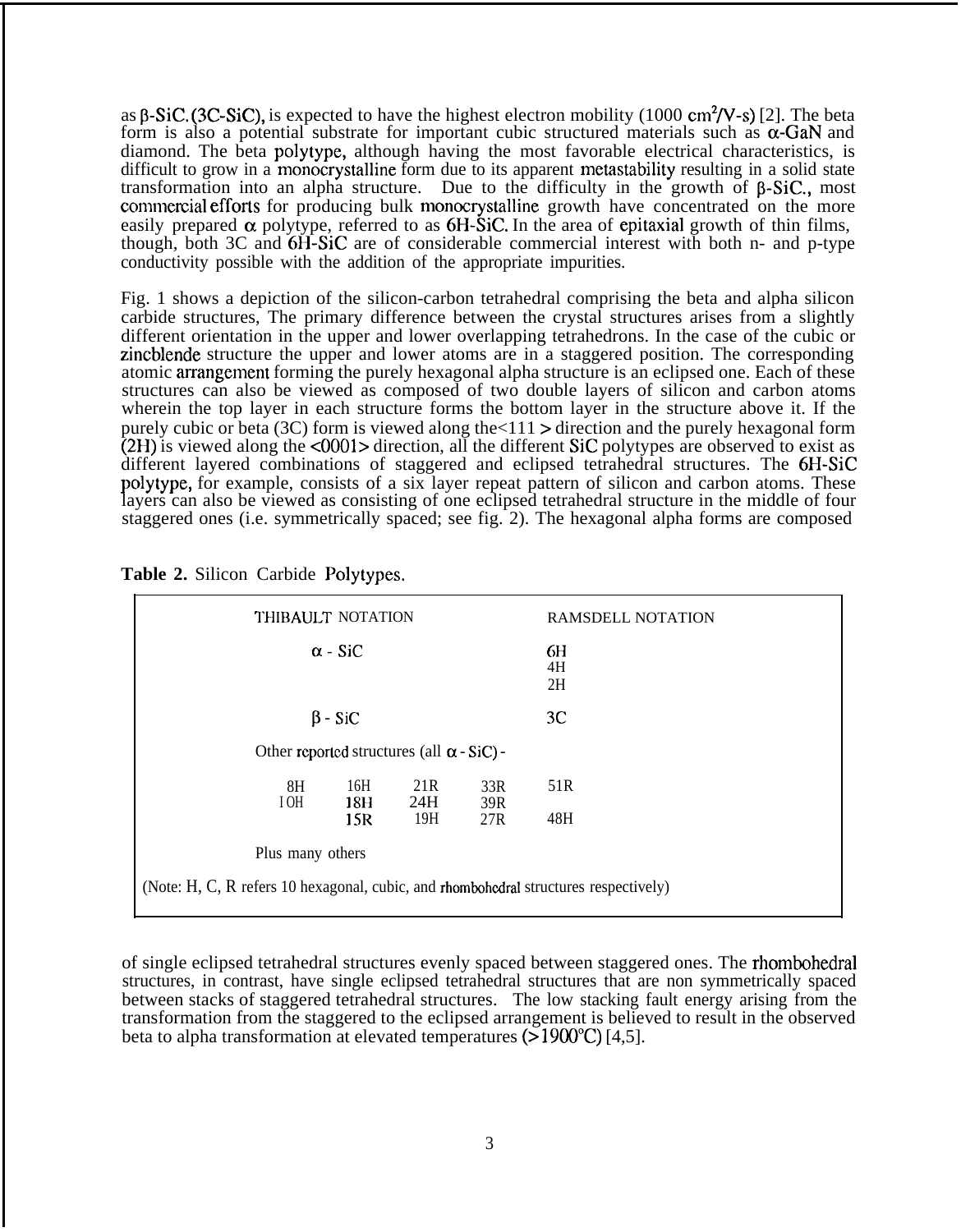



## **MATERIAL GROWTII AND FABRICATION TECHNIQUES**

Silicon carbide was produced primarily by the Acheson process for use as an abrasive up until the time of the early work of J. A. Lely in 1955 [6]. The crystal material produced by the Acheson process ( $2600 - 2700^{\circ}$ C) grew in large irregular masses and were almost exclusively of the alpha variety. The Lely process used relatively impure polycrystalline and microcrystalline SiC source crystals prepared by the Acheson method to grow very small, but very good quality single crystal  $\alpha$ -SiC platelets, using a sublimation-condensation technique. This technique was implemented at



## Crystal Stacking Sequence

Figure 2. Comparison of beta and alpha SiC crystal stacking sequences.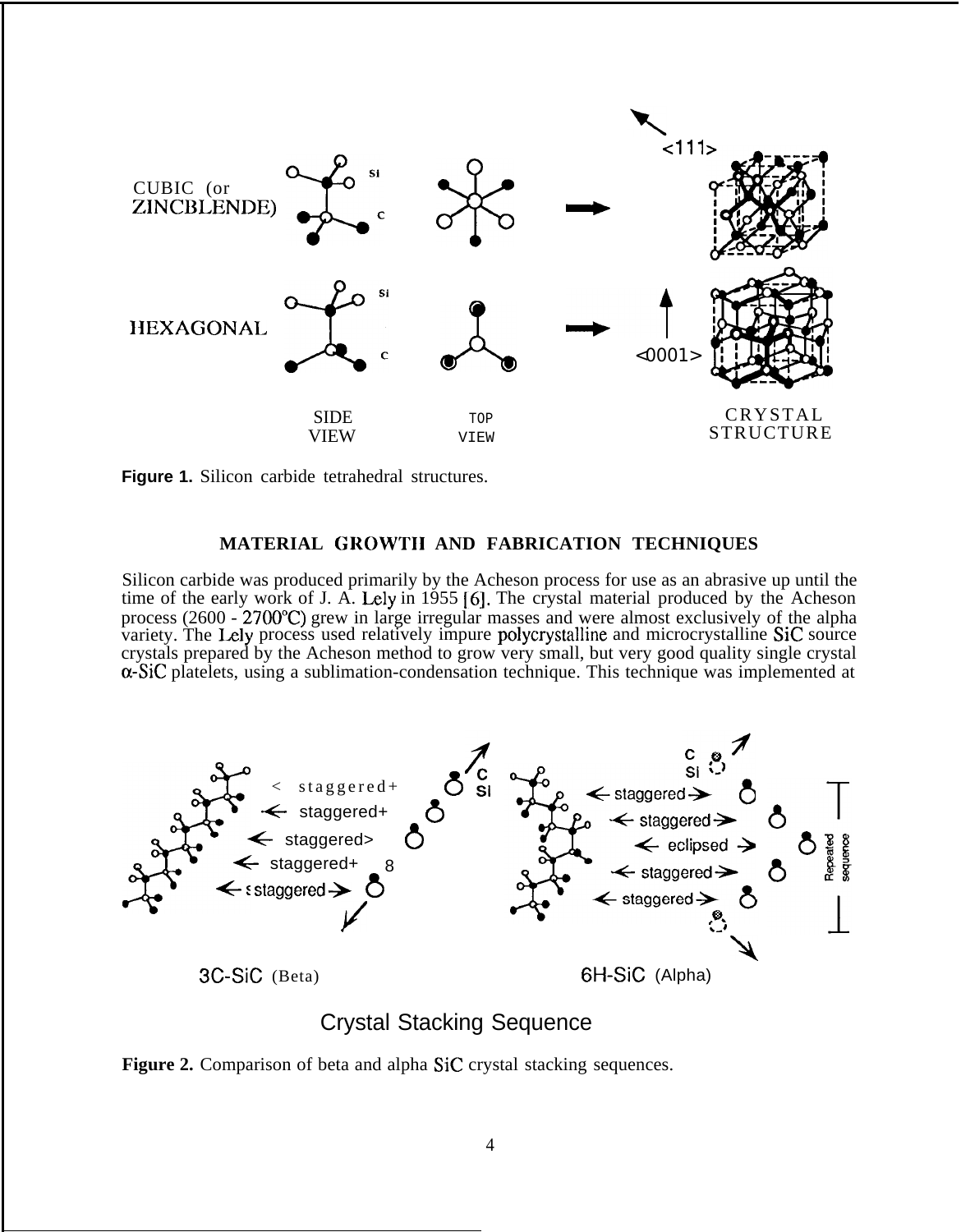temperat ures near  $2600^{\circ}$ C. The appearance of  $\beta$ -SiC. was rare at these temperatures which seemed to favor growth of the alpha variety. This growth process for producing good quality, single crystal SiC remained essentially unchanged until the work of Tairov, *et al.,* in the 1970's [7,8] and later by Vodakov, *et al.* [9]. These efforts, conducted at the Leningrad Electro-Technical Institute and the A. F. loffe Physical-Technical Institute in St. Petersburg, Russia Federation, used a modified Lely growth technique, whereby a seed crystal was introduced to provide a compatible surface for nucleation. Most of the research conducted at these institutes involved the growth of single crystal alpha type SiC. Nucleation of both the alpha and beta polytypes, however, were attempted on both Acheson and Lely platelets and on epitaxial layers grown by liquid and vapor phase techniques. The growth temperatures used in these experiments ranged from about  $1850^{\circ}$ C to that used in the Lely method (i.e. near  $2600^{\circ}$ C).

Work on the bulk growth of SiC was also proceeding in the United States [10] following the publication of Lely's work in the Federal Republic of Germany. The Lely sublimation growth process was used almost exclusively until recently. Due to difficulties with this process such as the inability to produce controlled nucleation and the occurrence of mixed polytypes, other methods were investigated [11, 12] such as growth from solutions. Interest was rekindled following the first successful use of a seeded growth (modified Lcly) sublimation process in the United States [13]. These efforts, however, have concentrated on the growth of primarily two alpha polytypes (6H and 4H).

Rapid developments in both bulk and epitaxial growth technologies occurred during the 1980's. There are now commercially available  $2.5$  -5 cm diameter SiC wafers (e.g. 4H and 6H-SiC) [14,15]. Material grown rates for bulk single crystal of these two principal forms of alpha SiC vary from about  $0.25$  to 2 mm/hr. Although no  $\beta$ -SiC. substrates are commercially available, a research program at Howard University has successfully produced the first bulk grown  $\beta$ -SiC. useful for preparing substrates for electronic devices [16, 17, 18], The maximum growth rate for single crystal material achieved is about 130 mm/hr with a 7- 10 mm substrate diameter.

The principal technique for producing thin films of SiC for device layers is by a chemical vapor deposition  $(CVD)$  process. CVD on silicon substrates is the principal means of producing  $\beta$ -SiC. thin films due to the lack of commercially available  $\beta$ -SiC. substrates. Epitaxial films have also been successfully prepared using other vapor phase and liquid phase epitaxy techniques [ 19,20,21]. These processes, though, are capable of producing monocrystalline layers that are of the order of tens of microns in thickness at maximum. In addition, these growth processes are relatively slow (typically less than 3 microns per hour in order to produce single crystal material).

## **SiC SENSORS AND DEVICES**

#### IIIGII TEMPERATURE, POWER, AND FREQUENCY DEVICES

The wide bandgap, high thermal conductivity (-3 times silicon) and melting point of SiC is an advantage for almost any device fabricated from SiC. Beta-SiC has higher n and p-type nobilities than  $6H-SiC$  or any of the other  $\alpha$  polytypes due to its simpler crystal structure and is expected to produce faster devices. Most devices being fabricated, however, use 6H-SiC which is presently more available than  $\beta$ -SiC.. The SiC crystal structure is compatible with many high temperature materials (e.g., A IN, GaN,  $SiO<sub>2</sub>$ , MoC, TiC, TaC, etc.) which makes many devices feasible. JFETs, MESFETs, MOSFETS, and pn junction rectifiers, and storage capacitors (mostly 6H-SiC) have been produced, and high frequency (100 GHz) IMPATT diodes are under development [22,23]. Devices such as pn junction rectifiers have been tested for more than 1000 hrs at 360"C.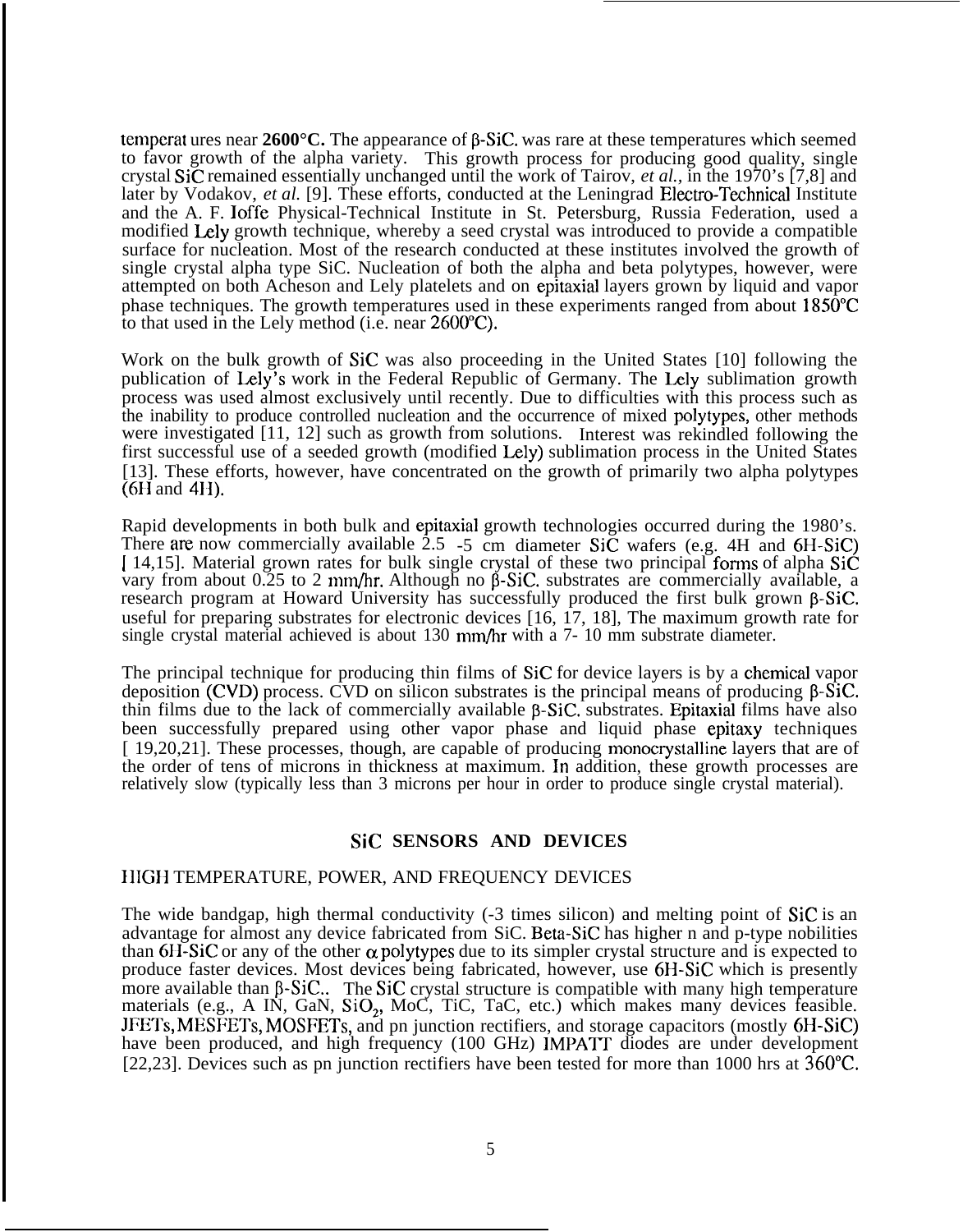MESFETS and JFETs have good measured characteristics to 500°C. Some MOSFETS have very good measured characteristics to 650°C.

A number of areas still require work. High temperature ohmic and rectifying contacts are still undergoing development, Questions exist as to the degradation of contact structural integrity over time at elevated temperatures. A number of proprietary processes exist to increase the stability of the metal - SiC interface. Substrate technology is also still undergoing development. Substrate technology is also still undergoing development. Commercially available 6H-SiC and 4H-SiC wafers are between 1 -1.5 inches in diameter. Two inch wafers are already in limited supply while larger wafers are expected within a couple of years. Substrates composed of  $\beta$ -SiC. should be commercially available within 1 -2 years. Epilayers grown on 6H-SiC and silicon substrates primarily produced by chemical vapor deposition processes are presently used for fabricating devices. In addition, defect densities in both substrates and epilayers need to be reduced to increase device performance. The primary defect in bulk 6H and 4H-SiC, the micropore or micropipe, which extends in the c-axis direction completely through the bulk material, has been reported by commercial sources to have been reduced to about 10 per  $\text{cm}^2$  from nearly 100 per  $\text{cm}^2$ m 1994. Also present SiC devices are limited to simple mesa and planar structures due to more difficult processing techniques than those of semiconductor materials such as silicon. This limitation is changing as fabrication techniques improve.

## **OPTOELECTRONICS**

. .

The wide bandgap of the various SiC crystal structures make them candidates for far UV radiation detection. Commercially available devices include ultraviolet photodetectors and blue and violet light emitting diodes [24]. High temperature photodetectors are also under development, Ultraviolet photodetectors constructed from  $\alpha$ -SiC in the form of 6H and 4H-SiC have been used to detect  $\overrightarrow{UV}$  radiation in the range 200-400 nm. Ultraviolet enhanced silicon photodiodes, by contrast, do not detect below 300 nm. The detection peak for  $\alpha$ -SiC photodiodes is between 200-300 nm, Doping of both  $\alpha$ - and  $\beta$ -SiC can potentially be used to shift the detection peak. SiC operates well up to 600-800°C, while UV detection at high temperatures is not possible with silicon photodiodes or CCDs. Dark current ("noise") for  $Si\tilde{C}$  detectors is low; <10-9  $A/cm<sup>2</sup>$  at 10V and  $25^{\circ}$ C, and 10-8 A/cm<sup>2</sup> at 10V and  $350^{\circ}$ C compared to silicon at 10-7 A/cm<sup>2</sup> at 10V and 25 $^{\circ}$ C.

Silicon Carbide is also an indirect bandgap material which implies that no SiC lasers are envisioned. Direct bandgap material can easily be achieved, however, from solid solutions of SiC and two other imporlant wide bandgap materials, AIN and GaN, with bandgaps ranging from about 4 to 6 eV with lower values achievable using appropriate acceptor and donor impurities.

Although SiC can not be used as a lasing material, it is a potential waveguide substrate for nitride based optoelectronics. GaN is a potential candidate for a UV semiconductor laser. The nitride family, however, has proven to be very difficult to grow in a single crystal form. SiC has been successfully utilized as a substrate for growth of several desirable nitrides with potential usefulness for UV optoelectronics. Relatively high intensity  $500 \mu m$  blue LEDs are now commercially available that have been fabricated from GaN grown on the basal plane of 6H-SiC. In addition, composite structures composed of a GaN heterostructure grown on a AIN waveguide which in turn has been grown on a supporting substrate of SiC are expected to provide a variety of promising optoelectronic devices.

#### GAS, CHEMICAL AND PRESSURE SENSORS

Semiconductor materials such as silicon, have proven to be very useful for pressure and strain sensors due to their large piezoelectric coefficients. The current available operational range of semiconductor pressure sensors is up to about 500"C. There is however a growing demand for sensors capable of operating at temperatures much greater than 500°C for automotive and avionic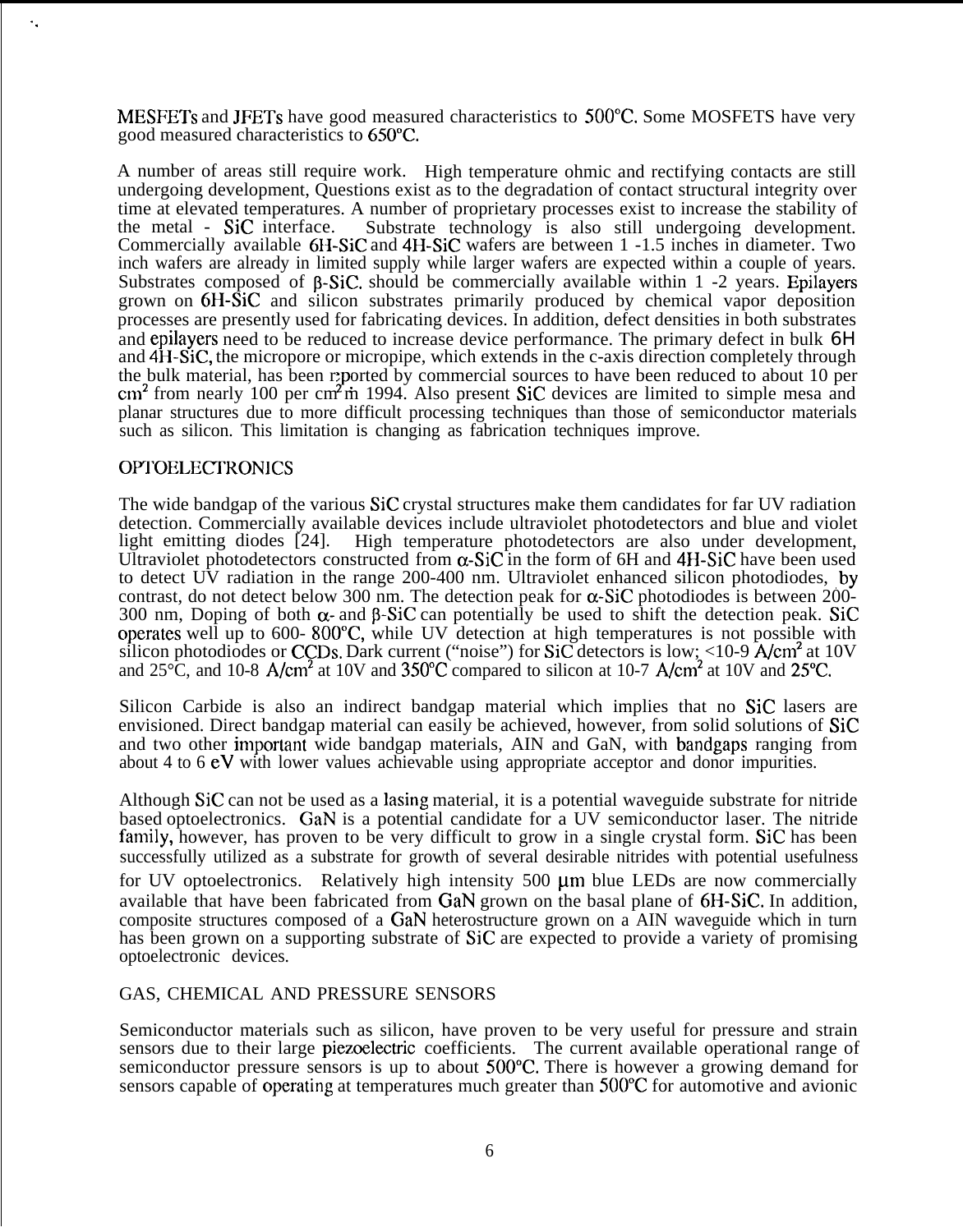applications. SiC is proving to be a promising semiconductor material for such potential applications at high temperatures. SiC is one of the most refractory materials known, and thin membranes of SiC should be very robust while not rigid. And because SiC is a semiconductor material, integration of microsensors, microactuators, and integrated circuits *on* a common substrate using microfabrication techniques are possible. Although the refractory qualities of SiC make it difficult to machine, photo electrochemical methods have hen shown to be an effective etchant and could be used to make thin membranes and structures. A pressure sensor that takes advantage of SiC's thermal indifference and hardness could operate in extreme temperature and pressure conditions, such as inside an engine or turbine. Examples of potential high temperature pressure sensors are; (1) a piezoresistor that can be made from n-type  $\beta$ -SiC and used in strain gauges,  $(2)$  a capacitance manometer that could be made from p- and n- type  $\beta$ -SiC.

Relatively new research has been conducted in the area of chemical and gas sensors utilizing SiC. The primary emphasis of these efforts have involved metal-oxide-SiC catalytic structures [25]. Ions arising from hydrogen bearing molecules dissociated on a catalytic metal layer diffuse to the metal -oxide interface. The ions adsorbed at the interface act as a dipole layer, that lowers the flat band voltage of the MOS capacitor structure or vary the depletion layer in a field effect transistor. Molecular species such as hydrogen, hydrogen sulfide and ethanol can be detected with thick, continuous catalytic metal gates on MOS capacitors. Certain reactions, though, such as the dissolution of saturated hydrocarbons occur effectively at temperatures above  $350^{\circ}$ C. The high temperature required for these reactions made SiC a likely candidate for the semiconductor portion of the MOS structure comprising such gas detectors.

In particular, novel new gas sensors are under investigation at the Caltech Jet Propulsion Laboratory (JPL) in support of NASA's Partnership for a New Generation of Vehicles Program or "Clean Car Initiative" with the major United States automakers. The ability of SiC based electronic device structures to operate at temperatures up to about 800"C allows the material to be used to fabricate effective sensors to monitor hydrocarbons in exhaust streams in internal combustion engines and processing plants and, in combination with suitable electronics, air quality in passenger cabins and work areas. Hydrocarbons, which require temperature in excess of 350'C for effective catalysis, can be adsorbed and dissociated on a catalytic surface supported by SiC. The ionic buildup resulting from the dissociated molecules changes the electrical characteristics of SiC and can also be utilized in the detection of hydrocarbons. Possible catalytic surfaces include SiC itself, thin films of metals (e.g. platinum), and thin films of refractory metal carbides which are resistant to oxidation at temperatures up to  $700^{\circ}C$  (e.g. WC, MoC, possibly TiC, NbC or alloys). The hydrocarbon gas sensor being developed by JPL, in contrast, makes use of a modified form of SiC referred to as porous SiC. A photoelectrochemical process is used to create a nanoporous layer of SiC. This layer is then used as part of a SiC sensor is which hydrocarbon Ras molecules are adsorbed on the large surface area and dissociated by the application of a fus molecules are also been on the harge sarrace area and dissociated by the appreciation of a relatively small potential (i.e. about 4 to 10 volts). Due to the different hydrogen - carbon bond strengths for the various hydrocarbon species there is a slightly different dissociation potential that can be used for discrimination between them  $[26]$ .

#### TELECOMMUNICATIONS

. .

Another application involving microstrip antennas has onl y recentl y been considered. Microstrip antennas are becoming more and more popular in applications such as space expl orati on, and in military, commercial and medical fields. They are low volume, low profile and low mass. These antennas are of particular interest for small and micro-scale spacecraft because of their size and mass, and because they can be made conformal to the spacecraft surface.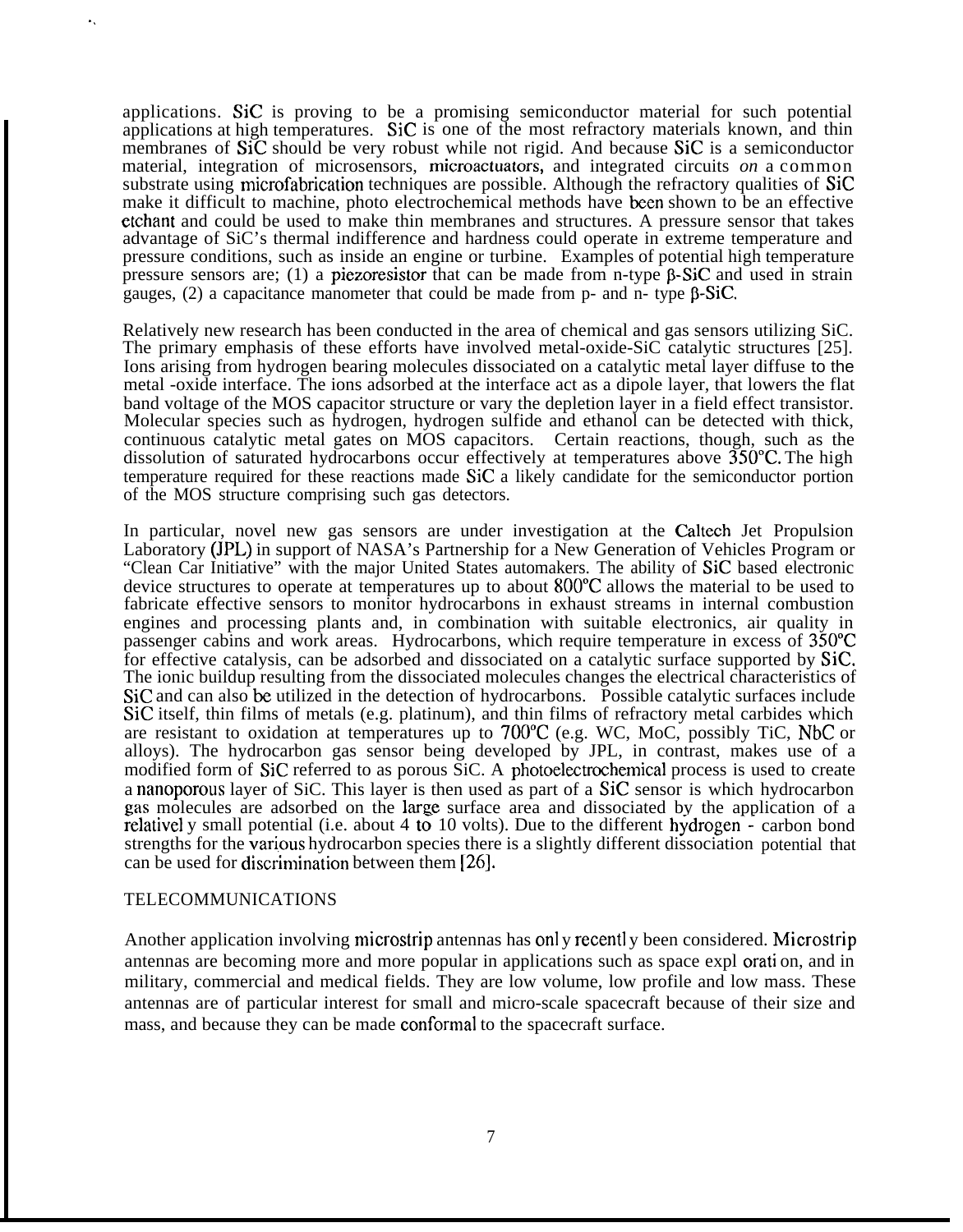The use of silicon carbide (SiC) as a self-supporting antenna material offers the possibility of fabricating a thin, low mass antenna which can operate at temperatures of 500-800 "C.  $\alpha$ -SiC is a very rugged, abrasion resistant semiconductor with a band gap -3 eV. It has a low thermal conductivity and low coefficient of thermal expansion, and can be grown either as an insulator or as a highly conductive material. Using SiC as the dielectric and support as well as the transmission material will eliminate any potential for buckling, as there will be no thermal expansion mismatch. The robust nature of SiC also makes it possible to make thin, selfsupporting, monolithic antennas, on the order of  $350 \mu m$  thick. Thinner substrates are also possible, which can be applied to antennas for THz frequencies.

Transmission lines can be constructed on a conductive SiC substrate by modifying the surface to create i nsul sting regions of porous SiC. SiC may be modified using a direct-write photoelectrochemical technique, in which porous-SiC is made electrochemicall y under illumination with light more energetic than the band-gap. Processing is done in an aqueous electrolytic etching solution, under atmospheric conditions, using a light source such as a lamp or a 1 aser. The resolution of a photoelectrochemi cal processing technique is on the order of 0.5  $\mu$ m; thus an antenna for wavelengths in the hundreds of GHz or THz regime may be constructed using this technique.

#### **SUMMARY**

Significant progress has been achieved over the past decade in the crystal growth of wide bandgap semiconductor materials. The most successful material technology is that of SiC. The prospects for device implementation are better for SiC than for any of the other wide bandgap materials. Electronic devices and sensors in the areas of high temperature, high power and frequency that are Fabricated from SiC are now commercially available. The recent production of large area substrates of SiC has made high quality epitaxy possible. As device fabrication techniques continue to improve integrated circuits of significant complexity are expected. The present development efforts have involved extending the operational regime of silicon based electronics and fabrication of sensors, photodiodes, and light emitting diodes that perform in the blue through ultraviolet regions of the spectrum. In addition, SiC materials are now being utilized in areas such as gas sensing and telecommunications. New opportunities exist in these areas that are not as yet developed and others as yet to be determined.

## **ACKNOWLEDGMENT**

This work was supported by the Jet Propulsion Laboratory at the California Institute of Technology. The author thanks Drs. Margaret A. Ryan and Roger M. William for some of the information used in the preparation of this manuscript.

## **REFERENCES**

1 J. A. Lely, Ber. Dcut. Keram. Ges. 28, 229 (1955).

<sup>2</sup> J H. Edgar, Journal of Material Research 7, 1 (1992).